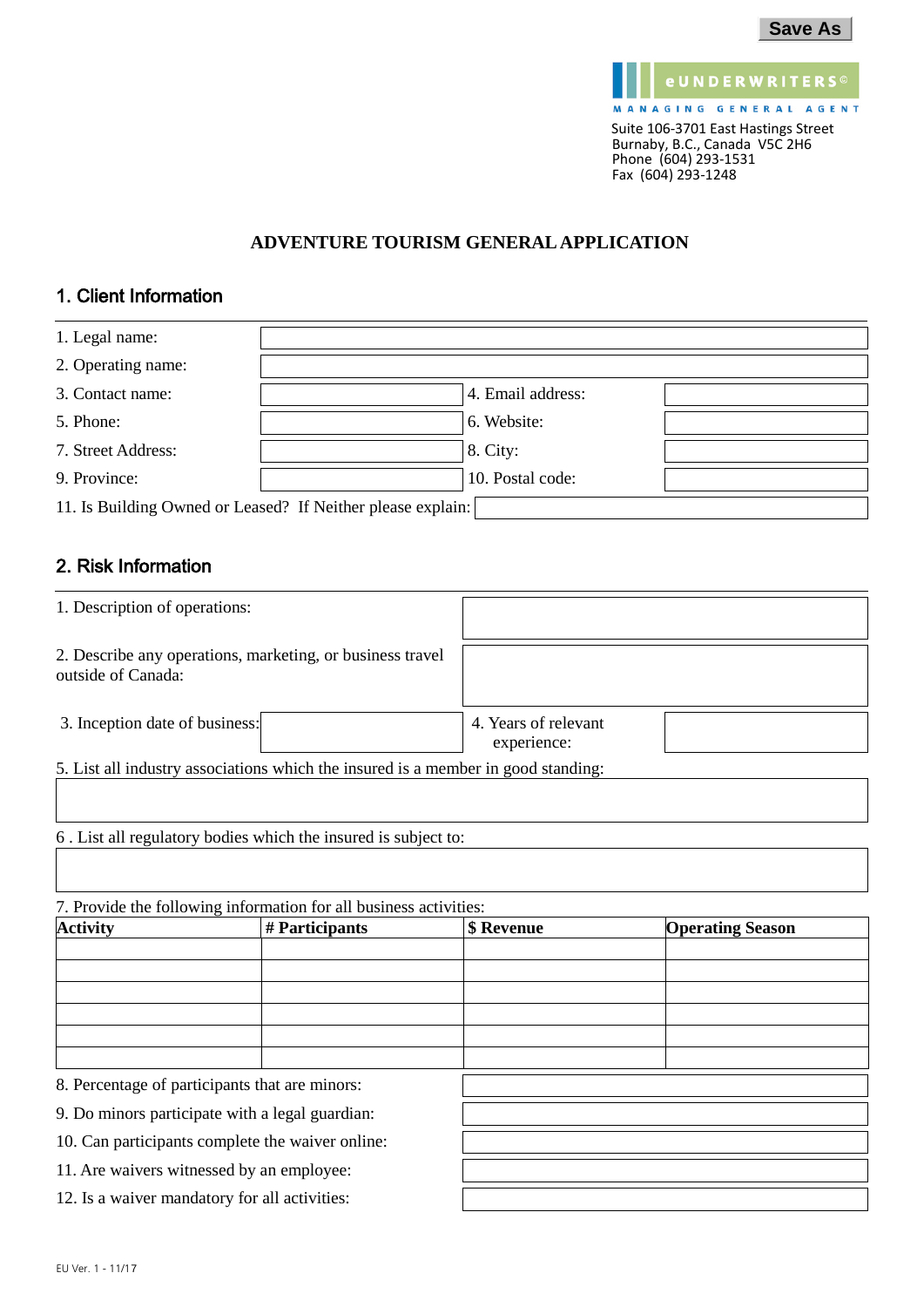| 13. Describe how and where legal documents are stored:    |  |
|-----------------------------------------------------------|--|
|                                                           |  |
| 14. Outline all subcontractors including their insurance: |  |
|                                                           |  |
| 15. Do all guides carry first aid kits and communications |  |
| equipment:                                                |  |
|                                                           |  |
| 16. Is all client equipment checked for safety and        |  |
| adequacy:                                                 |  |
| 17. Outline equipment logging and maintenance             |  |
| procedures:                                               |  |
| 18. Outline any non-certified safety equipment used       |  |
| or sold:                                                  |  |
| 19. Outline how many staff are younger than 18 and        |  |
| their duties:                                             |  |
| 20. Do staff participate in Search and Rescue operations  |  |
| while being paid:                                         |  |
| 21. Outline all employee training:                        |  |
|                                                           |  |
|                                                           |  |
|                                                           |  |
| 22. Outline pre-trip safety talk:                         |  |
|                                                           |  |
|                                                           |  |

23. How are employee qualifications verified:

# 3. Auto Exposure

# 4. Insurance History

| 1. Has the insured ever been cancelled, declined, or |  |
|------------------------------------------------------|--|
| refused for insurance:                               |  |

2. Provide date & description for all claims, potential claims, and incidents including preventative measures:

3. Outline any disciplinary action ever taken against the insured, the organization, or any employees: